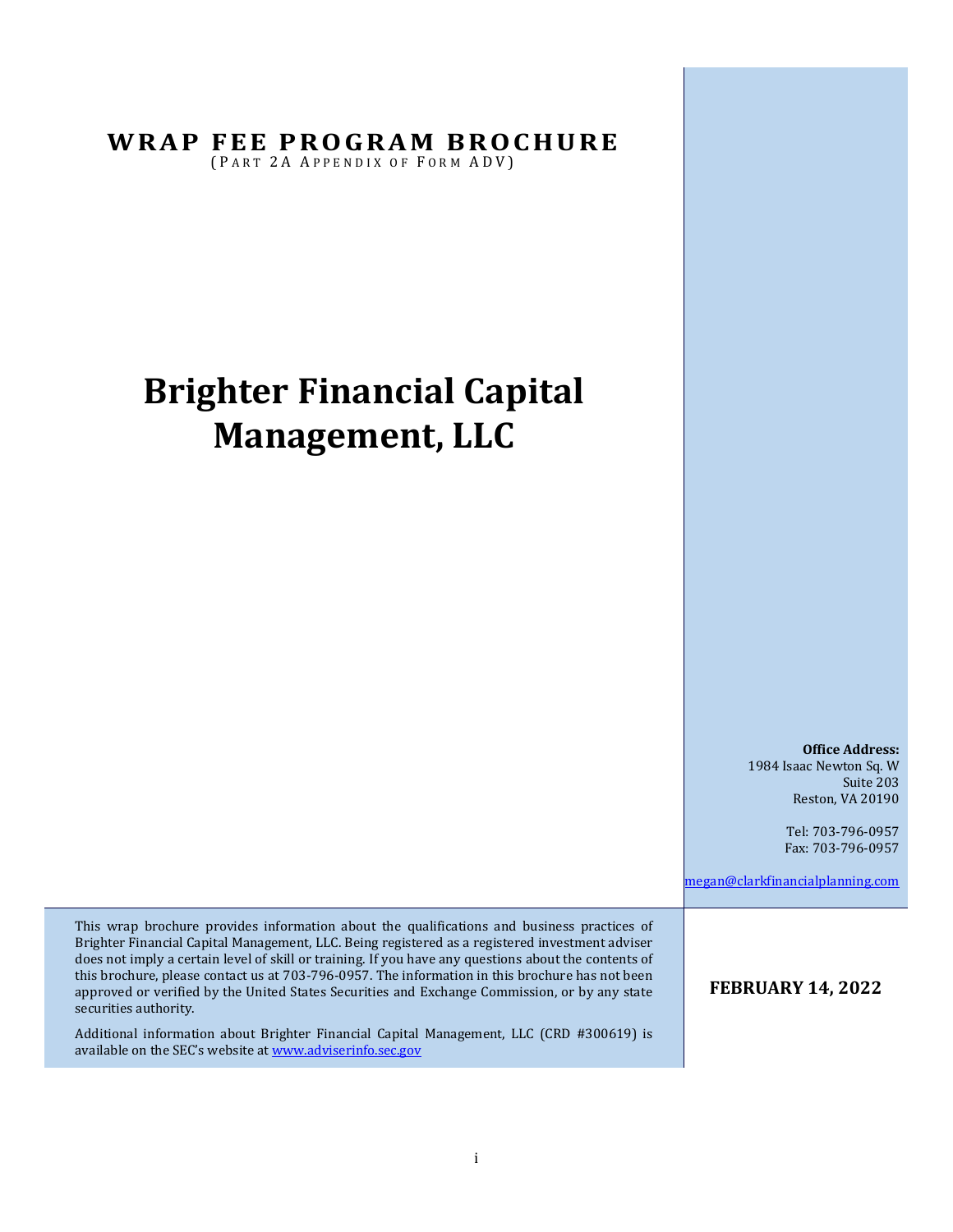# <span id="page-1-0"></span>**Item 2: Material Changes**

#### <span id="page-1-1"></span>**Annual Update**

The Material Changes section of this brochure will be updated annually or when material changes occur since the previous release of the Firm Brochure.

# <span id="page-1-2"></span>**Material Changes since the Last Update**

This update is in accordance with the required annual update for Registered Investment Advisors.Since the last filing of this brochure on June 11, 2021, there have been no additional changes.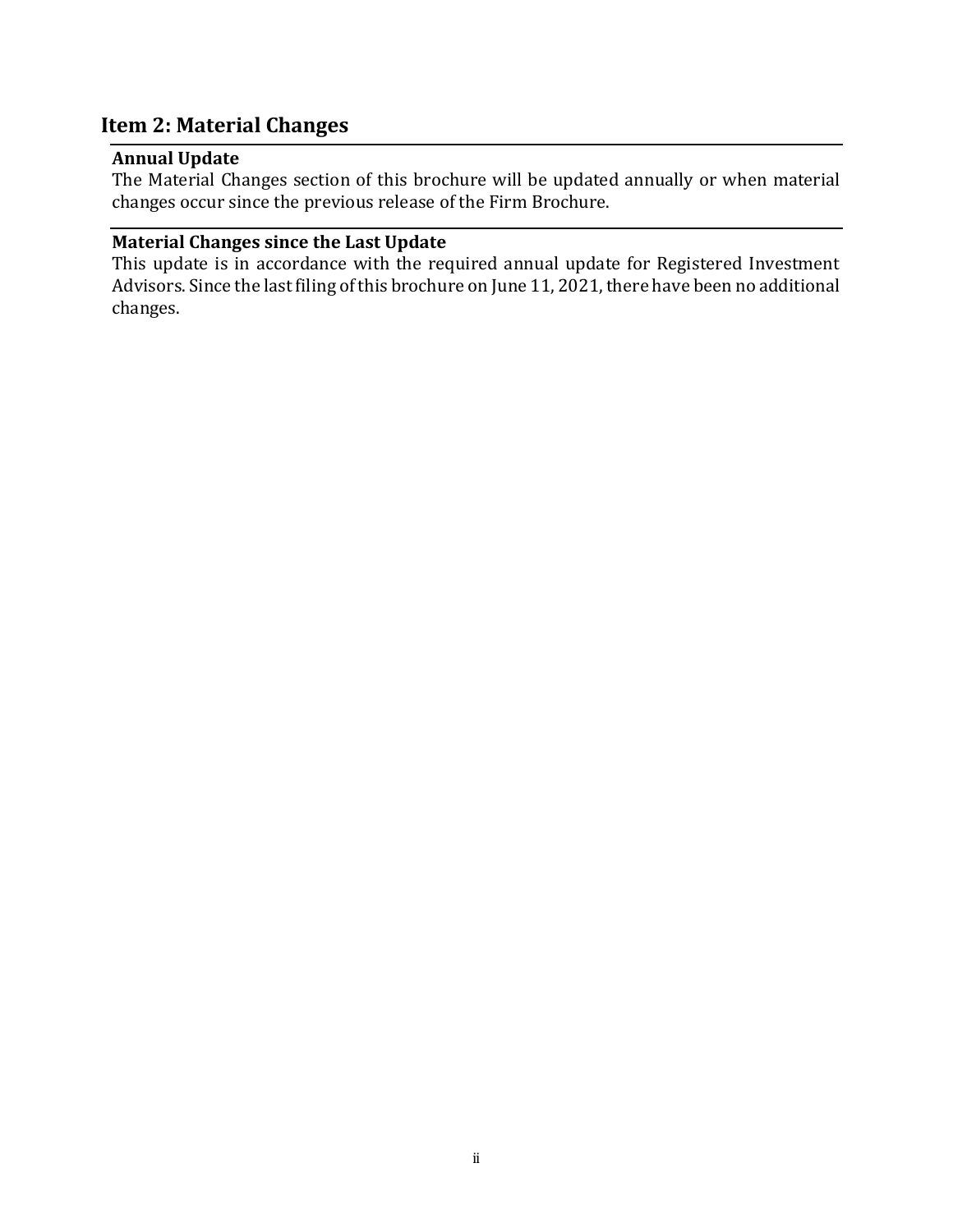# <span id="page-2-0"></span>Item 3: Table of Contents

# Form ADV - Part 2A Appendix 1 - Firm Brochure

| <b>Item 1: Cover Page</b>                                                            |  |
|--------------------------------------------------------------------------------------|--|
|                                                                                      |  |
|                                                                                      |  |
|                                                                                      |  |
|                                                                                      |  |
|                                                                                      |  |
|                                                                                      |  |
|                                                                                      |  |
|                                                                                      |  |
|                                                                                      |  |
|                                                                                      |  |
|                                                                                      |  |
|                                                                                      |  |
|                                                                                      |  |
|                                                                                      |  |
|                                                                                      |  |
| Recommendations or Selections of Other Investment Advisors and Conflicts of Interest |  |
|                                                                                      |  |
|                                                                                      |  |
|                                                                                      |  |
|                                                                                      |  |
|                                                                                      |  |
|                                                                                      |  |
|                                                                                      |  |
|                                                                                      |  |
|                                                                                      |  |
|                                                                                      |  |
|                                                                                      |  |
|                                                                                      |  |
|                                                                                      |  |
|                                                                                      |  |
|                                                                                      |  |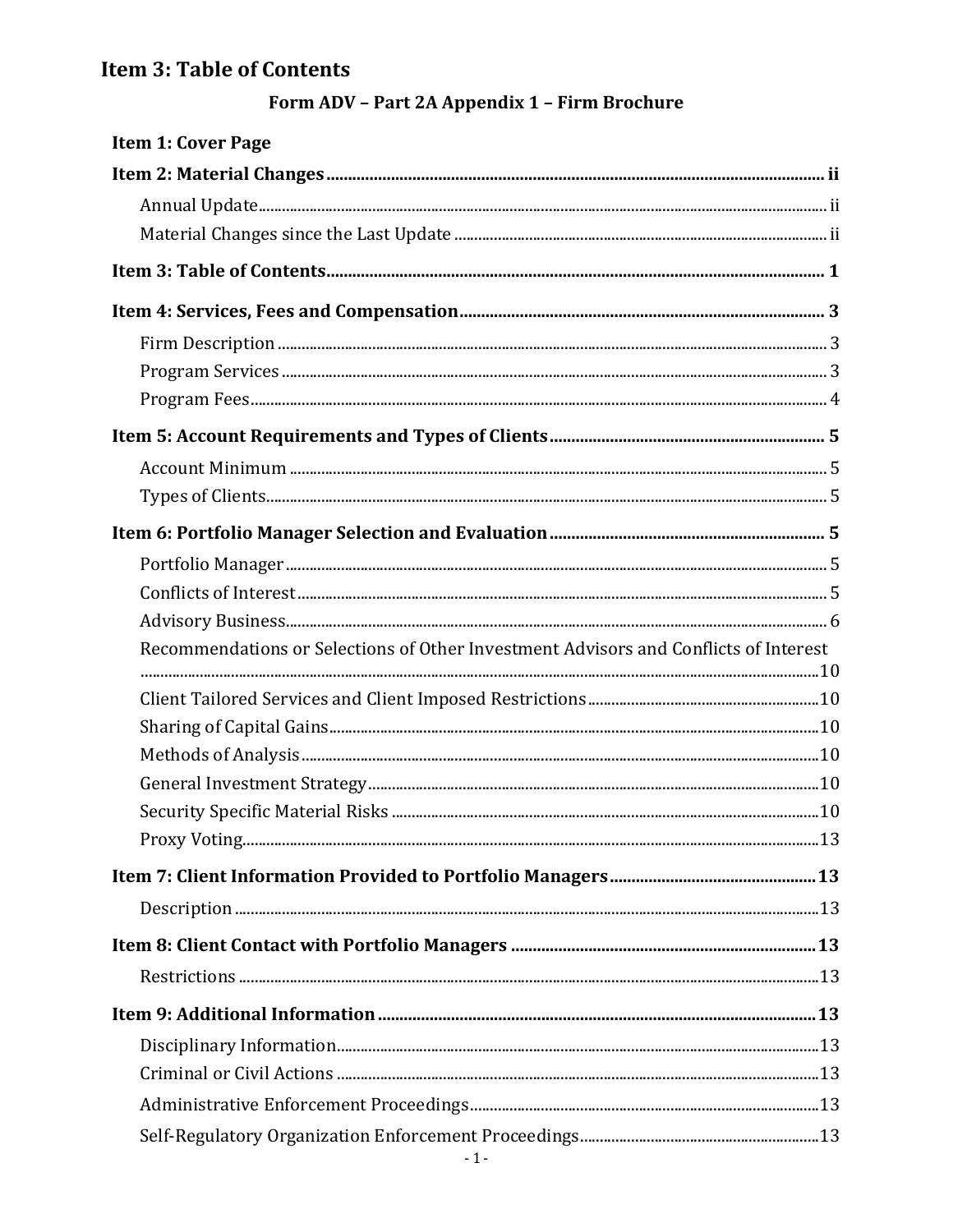| Material Relationships Maintained by this Advisory Business and Conflicts of Interest 14 |  |
|------------------------------------------------------------------------------------------|--|
|                                                                                          |  |
| Investment Recommendations Involving a Material Financial Interest and Conflict of       |  |
| Advisory Firm Purchase of Same Securities Recommended to Clients and Conflicts of        |  |
| Client Securities Recommendations or Trades and Concurrent Advisory Firm Securities      |  |
|                                                                                          |  |
| Schedule for Periodic Review of Client Accounts and Advisory Persons Involved15          |  |
|                                                                                          |  |
|                                                                                          |  |
|                                                                                          |  |
| Economic Benefits Provided to the Advisory Firm from External Sources and Conflicts      |  |
|                                                                                          |  |
|                                                                                          |  |
|                                                                                          |  |
| Financial Conditions Reasonably Likely to Impair Advisory Firm's Ability to Meet         |  |
|                                                                                          |  |
|                                                                                          |  |
| Material Relationship Maintained by this Advisory Business or Management persons         |  |
|                                                                                          |  |
|                                                                                          |  |
|                                                                                          |  |
|                                                                                          |  |
|                                                                                          |  |
|                                                                                          |  |
|                                                                                          |  |
|                                                                                          |  |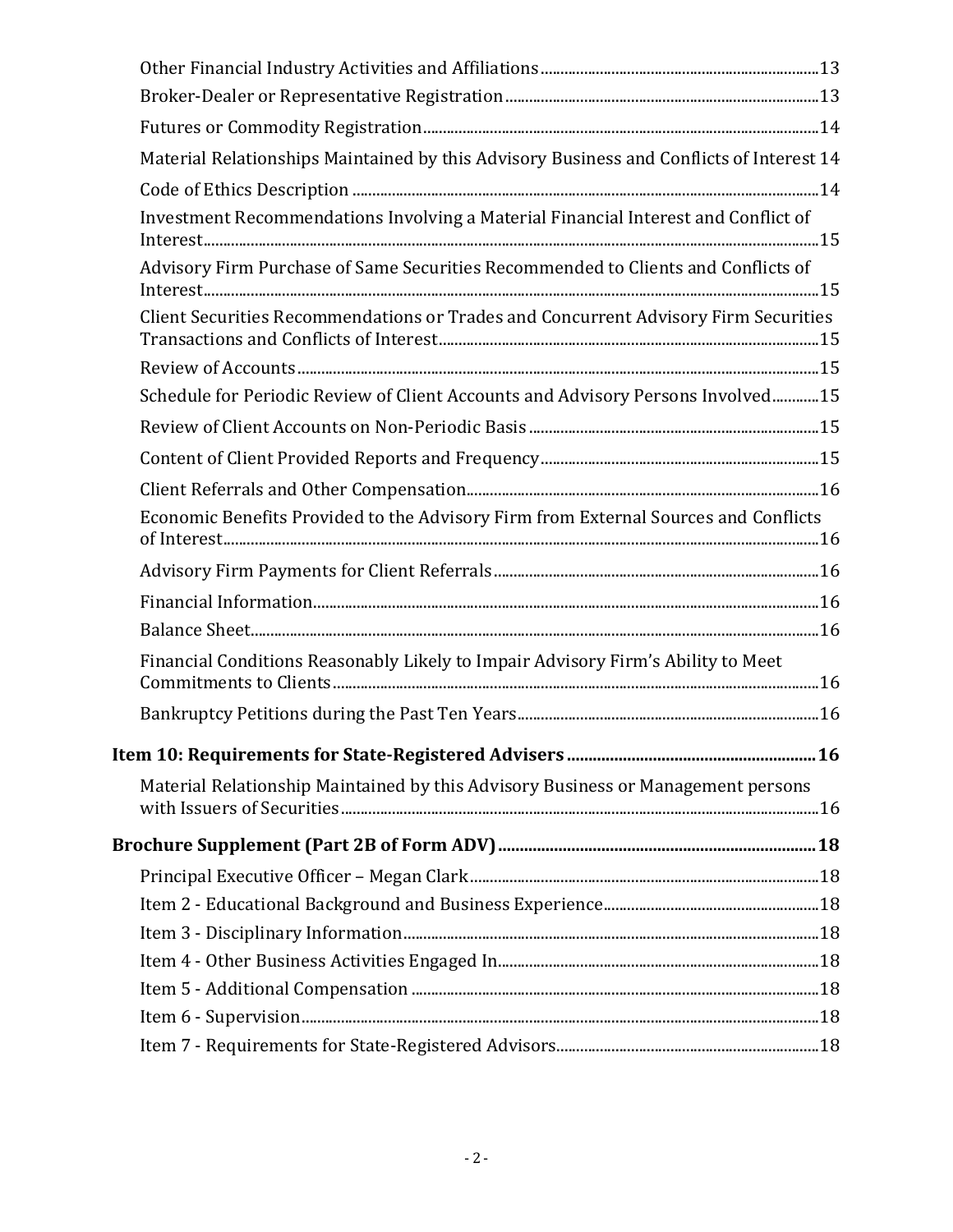# <span id="page-4-0"></span>**Item 4: Services, Fees and Compensation**

#### <span id="page-4-1"></span>**Firm Description**

Brighter Financial Capital Management, LLC ("BFCM") was founded as a limited liability company in the Commonwealth of Virginia in 2018 and became registered to offer investment advisory services in 2020. MLC Clark Family LLC is 100% owner and Megan Clark is 100% owner of MLC Clark Family LLC. BFCM offers investment advice to Clients through the Wrap Fee Program ("Program") based on the individual needs of the Client. BFCM is the sponsor of the Program. Megan Clark is 100% owner of the BFCM and responsible for management of the Program accounts.

This disclosure brochure is limited to describing the Program and other information that Client should consider prior to establishing an account in the Program. For a complete description of other programs and services offered by BFCM, Clients should refer to BFCM's Form ADV Part 2A, a copy of which will be provided by BFCM to the Client upon request.

#### <span id="page-4-2"></span>**Program Services**

BFCM provides continuous and regular supervisory services on a discretionary and nondiscretionary basis. BFCM will offer Clients ongoing portfolio management services through determining individual investment goals, time horizons, objectives, and risk tolerance. Investment strategies, investment selection, assets allocation, portfolio monitoring and the overall investment program will be based on the above factors.

*Discretionary:* When the Client provides BFCM Financial discretionary authority the Client will sign a limited trading authorization or equivalent. BFCM Financial will have the authority to execute transactions in the account without seeking Client approval on each transaction.

*Non-discretionary:* When the Client elects to use BFCM Financial on a non-discretionary basis, BFCM Financial will determine the securities to be bought or sold and the amount of the securities to be bought or sold. However, BFCM Financial will obtain prior Client approval on each and every transaction before executing any transactions.

Through a multiple step discovery process, BFCM obtains the necessary financial data from the Client and assists the Client in setting appropriate investment objectives for the Program account. BFCM obtains updated information from the Client during regularly scheduled Client performance reviews, as necessary in order to provide personalized investment advice to the Client.

The Client will be required to enter into a written agreement with BFCM in order to establish a Program account. The Client will also be required to complete an application with the broker/dealer that will act as custodian for Program account assets.

A Wrap Fee Program is an investment advisory program in which Clients pay one fee for both investment advisory services and the transaction costs in the account(s). The fee is bundled with BFCM's costs for executing transactions in the account(s). This may result in a higher advisory fee to the Client. BFCM does not charge Clients higher advisory fees based on the trading activity, but Clients should be aware that BFCM may have an incentive to limit the trading activities in the account(s) because BFCM is charged for executed trades. By participating in a wrap fee program, Clients may end up paying more or less than they would through a non-wrap fee program where a lower advisory fee may be charged, but trade execution costs are passed directly through to the Client by the executing broker.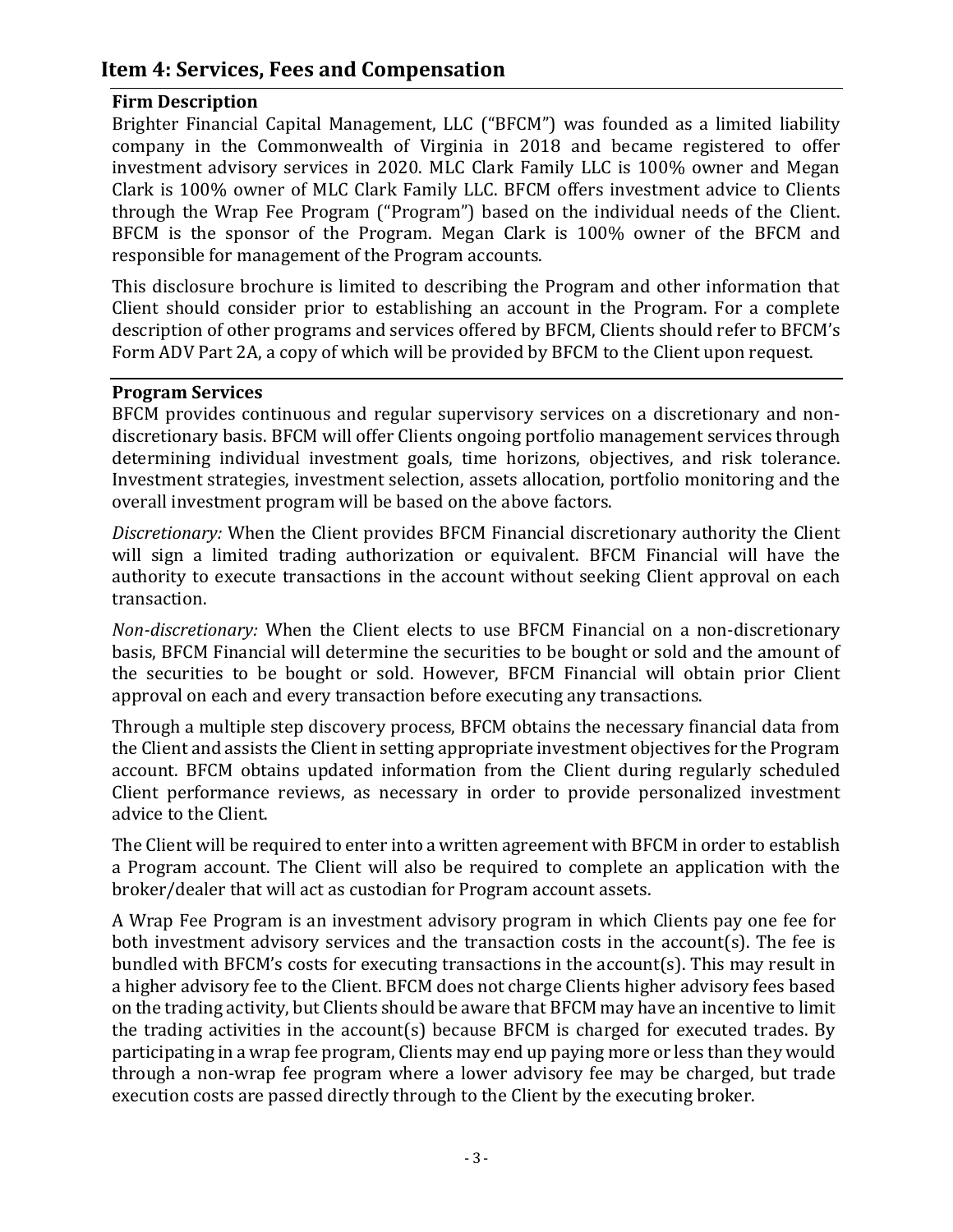The Program Fee is not based directly upon the actual transaction or execution costs for the transactions within the account(s). Depending on the underlying investments in the Program and how much trading activity occurs, Clients may pay more or less than if they chose another advisory program that does not have a wrap fee, or if Clients chose to pay separately for all of the transaction costs (e.g., pay the advisory fee plus all transaction charges). BFCM offers both a Wrap Fee Program and a Non-Wrap Fee Program, therefore BFCM will review your investment options with Clients to determine the best offering for Clients. Similar services to those offered in the Program may be purchased from another unaffiliated financial services provider.

## <span id="page-5-0"></span>**Program Fees**

The annual investment advisory fee ("Annual Fee") schedule for the Program is described below:

| Assets Under Management    | Annual Fee | <b>Quarterly Fee</b> |
|----------------------------|------------|----------------------|
| \$0 to \$1,500,000         | 1.00%      | .2500%               |
| \$1,500,001 to \$5,000,000 | 0.75%      | .1875%               |
| Over \$5,000,000           | 0.50%      | .1250%               |

This is a tiered or breakpoint fee schedule, the entire portfolio is charged the same asset management fee. For example, a Client with \$750,000 under management would pay \$7,500 on an annual basis. \$750,000 x 1.00% = \$7,500.

The annual fee is negotiable based upon certain criteria (e.g., historical relationship, type of assets, anticipated future earning capacity, anticipated future additional assets, dollar amounts of assets to be managed, related accounts, account composition, negotiations with Clients, etc.).

Fees are billed quarterly in arrears based on the amount of assets managed as of the close of business on the last business day of the previous quarter. Lower fees for comparable services may be available from other sources. Clients may terminate their account within five (5) business days of signing the Investment Advisory Agreement with no obligation and without penalty. Clients may terminate advisory services with thirty (30) days written notice. For accounts opened or closed mid-billing period, fees will be prorated based on the days services are provided during the given period. All unpaid earned fees will be due to BFCM. Client shall be given thirty (30) days prior written notice of any increase in fees. Any increase in fees will be acknowledged in writing by both parties before any increase in said fees occurs. Lower fees for comparable services may be available from other sources.

If BFCM is authorized or permitted to deduct fees directly from the account by the custodian:

- BFCM will provide the Client with an invoice concurrent to instructing the custodian to deduct the fee stating the amount of the fee, the formula used to calculate the fee, the amount of assets under management the fee is based on and the time period covered by the fee;
- BFCM will obtain written authorization signed by the Client allowing the fees to be deducted; and
- The Client will receive quarterly statements directly from the custodian which disclose the fees deducted.

In addition to the Annual Fee, Clients may also incur certain charges imposed by third parties in connection with investments made through Program accounts, including those imposed by the custodian. These may include, but are not limited to, the following: mutual fund or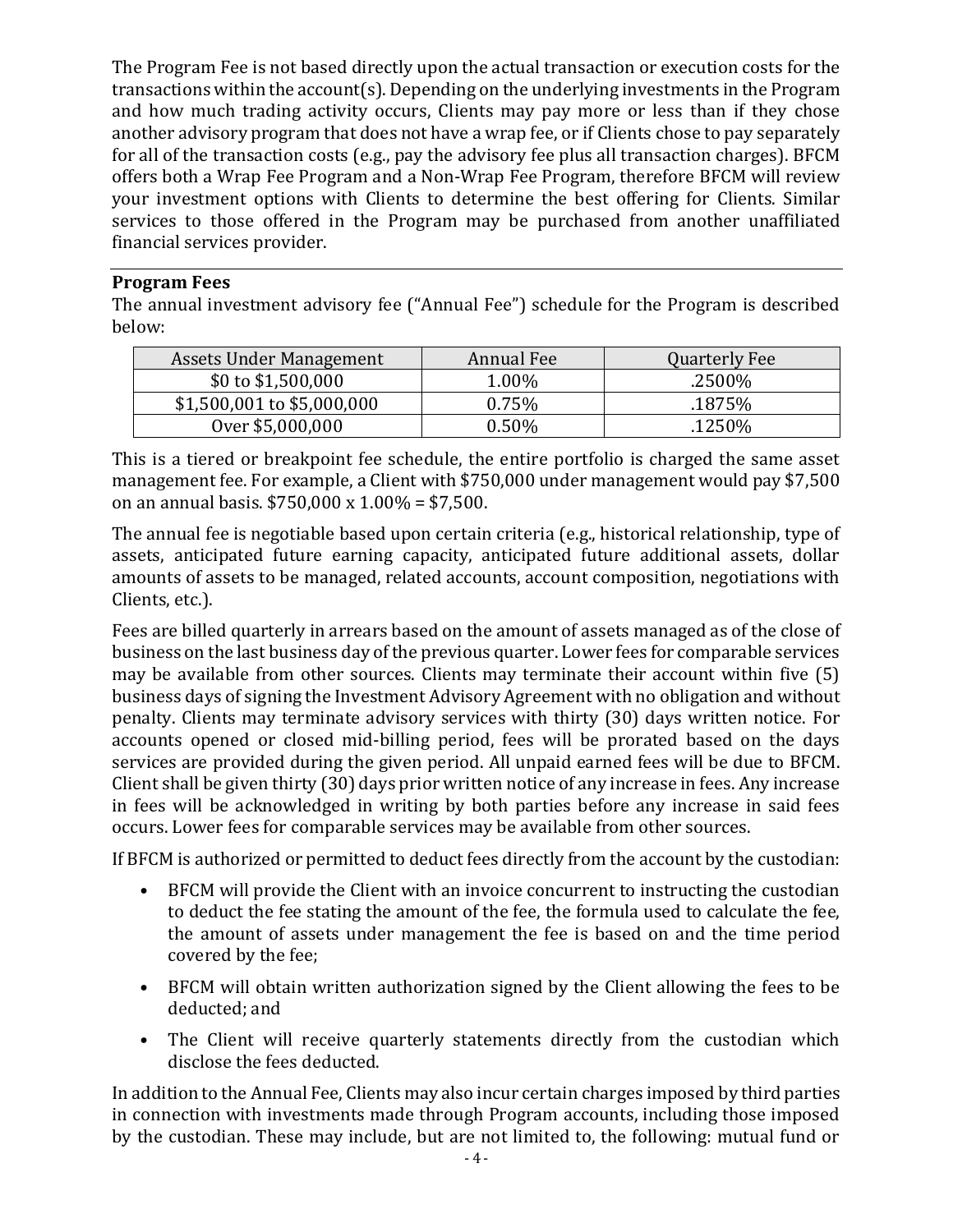money market 12b-1 fees, sub-transfer agent fees, certain deferred sales charges on previously purchased mutual funds transferred into the account, other transaction charges and service fees, IRA and qualified retirement plan fees, alternative investment administrative fees, administrative servicing fees for trust accounts, creation and development fees or similar fees imposed by unit investment trust sponsors, managed futures investor servicing fees, and other charges required by law. BFCM does not receive any portion of these fees. Further information regarding charges and fees assessed by a mutual fund or variable annuity are available in the appropriate prospectus.

Mutual funds may also charge a redemption fee if a redemption is made within a specific time period following the investment. The terms of any redemption fee are disclosed in the fund's prospectus. Transactions in mutual fund shares (e.g., for rebalancing, liquidations, deposits or tax harvesting) may be subject to a fund's frequent trading policy.

Client should be aware that margin borrowing involves additional risks. Margin borrowing will result in increased gain if the value of the securities in the account go up, but will result in increased losses if the account value decreases.

Since BFCM we will receive 100% of the fees paid for management of the wrap program, this may create an incentive to recommend that Clients participate in a wrap fee program rather than a non-wrap fee program (where Clients would pay for trade execution costs) or brokerage account where commissions are charged. This is because, in some cases, BFCM may stand to earn more compensation from advisory fees paid through a wrap fee program arrangement if Clients' accounts are not actively traded. As an investment philosophy, BFCM practices a nimble trading strategy that seeks to grow Client assets in up trends and protect principal during down trends.

# <span id="page-6-0"></span>**Item 5: Account Requirements and Types of Clients**

# <span id="page-6-1"></span>**Account Minimum**

BFCM does not require a minimum to open an account.

# <span id="page-6-2"></span>**Types of Clients**

BFCM generally provides investment advice to individuals, high net worth individuals, corporations or business entities.

Client relationships vary in scope and length of service.

# <span id="page-6-3"></span>**Item 6: Portfolio Manager Selection and Evaluation**

#### <span id="page-6-4"></span>**Portfolio Manager**

Megan Clark and Michael Danjczek manage all Program Accounts. Since no other unaffiliated persons will manage the wrap program, there are no additional processes for selection or review of managers. Clients make the decision to select BFCM as their portfolio manager.

Since all programs are managed by our Investment Advisor Representatives, there is no conflict of interest regarding portfolio managers.

## <span id="page-6-5"></span>**Conflicts of Interest**

In establishing a Program account, Client elects to appoint TD Ameritrade Institutional, a Division of TD Ameritrade, Inc., member FINRA/SIPC as the sole and exclusive broker/dealer and custodian with respect to processing securities transactions for the Program account. BFCM does not maintain custody of Client assets.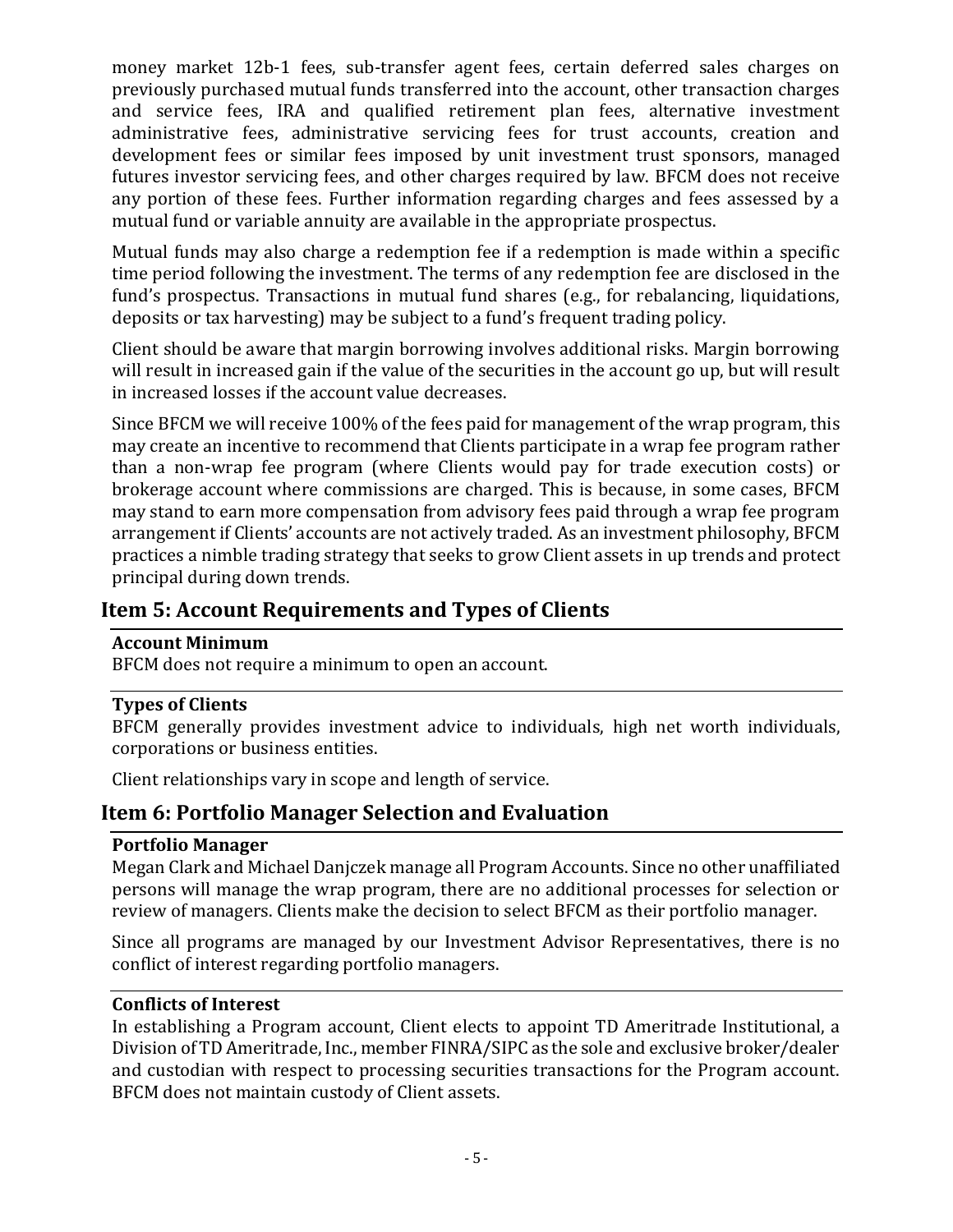Securities transactions for Program account are effected without commissions being charged to Client. While BFCM makes every attempt to obtain the best execution possible, there is no assurance that it will be obtained. Clients should consider whether or not the appointment of TD Ameritrade as the sole broker/dealer and custodian may or may not result in certain costs or disadvantages to the Client as a result of possibly less favorable executions. In considering whether or not to restrict the execution of transactions through TD Ameritrade considered the capabilities of TD Ameritrade.

Although Client will not be charged a transaction charge for transactions through TD Ameritrade, Client should be aware that BFCM will be required to pay transaction charges to TD Ameritrade. The transaction charges borne by BFCM vary based on the type of transactions (e.g., mutual fund, equity or fixed income security) and for mutual funds based on whether or not the mutual fund pays 12b-1 fees and/or sub-transfer agent fees that are retained by the custodian in amounts sufficient to cover the majority of trading costs. Client should understand that the cost to BFCM of transaction charges may be a factor BFCM considers when deciding which securities to select and whether or not to place transactions in a Program account.

No agency-cross transactions or principal transactions are effected by BFCM in Program accounts.

The Program may cost the Client more or less than purchasing Program services separately. Factors that bear upon the cost of the Program account in relation to the cost of the same services purchased separately include: the type and size of the account, the historical and/or expected size or number of trades for the account, and the number and range of supplementary advisory and Client related services provided to the account.

The Annual Fee is an ongoing fee for investment advisory services and may cost the Client more than if the assets were held in a traditional brokerage account. In a brokerage account, a Client is charged a commission for each transaction and the representative has no duty to provide ongoing advice with respect to the account. If the Client plans to follow a buy and hold strategy for the account or does not wish to purchase ongoing investment advice or management services, the Client should consider opening a brokerage account rather than a Program account.

BFCM receives compensation as a result of the Client's participation in the Program. The amount of this compensation may be more or less than what BFCM would receive if the Client participated in other programs or paid separately for investment advice, brokerage and other Client services. Therefore, BFCM may have a financial incentive to recommend the Program account over other programs and services. BFCM acts as the portfolio manager for the Program and retains the management fee less execution costs. This may create a conflict of interest because BFCM may have a disincentive to trade securities in the account to keep the execution costs low therefore retaining a larger portion of the management fee.

#### <span id="page-7-0"></span>**Advisory Business**

BFCM offers Clients an asset management account through the Program in which BFCM directs and manages Program assets for Client.

Client provided goals and objectives are documented in individual Client files. Investment strategies are created that reflect the stated goals and objective.

A Client may impose restrictions on a minimum level of cash they want in their account, as well as from which account they want their withdrawals to come. Also, a Client may issue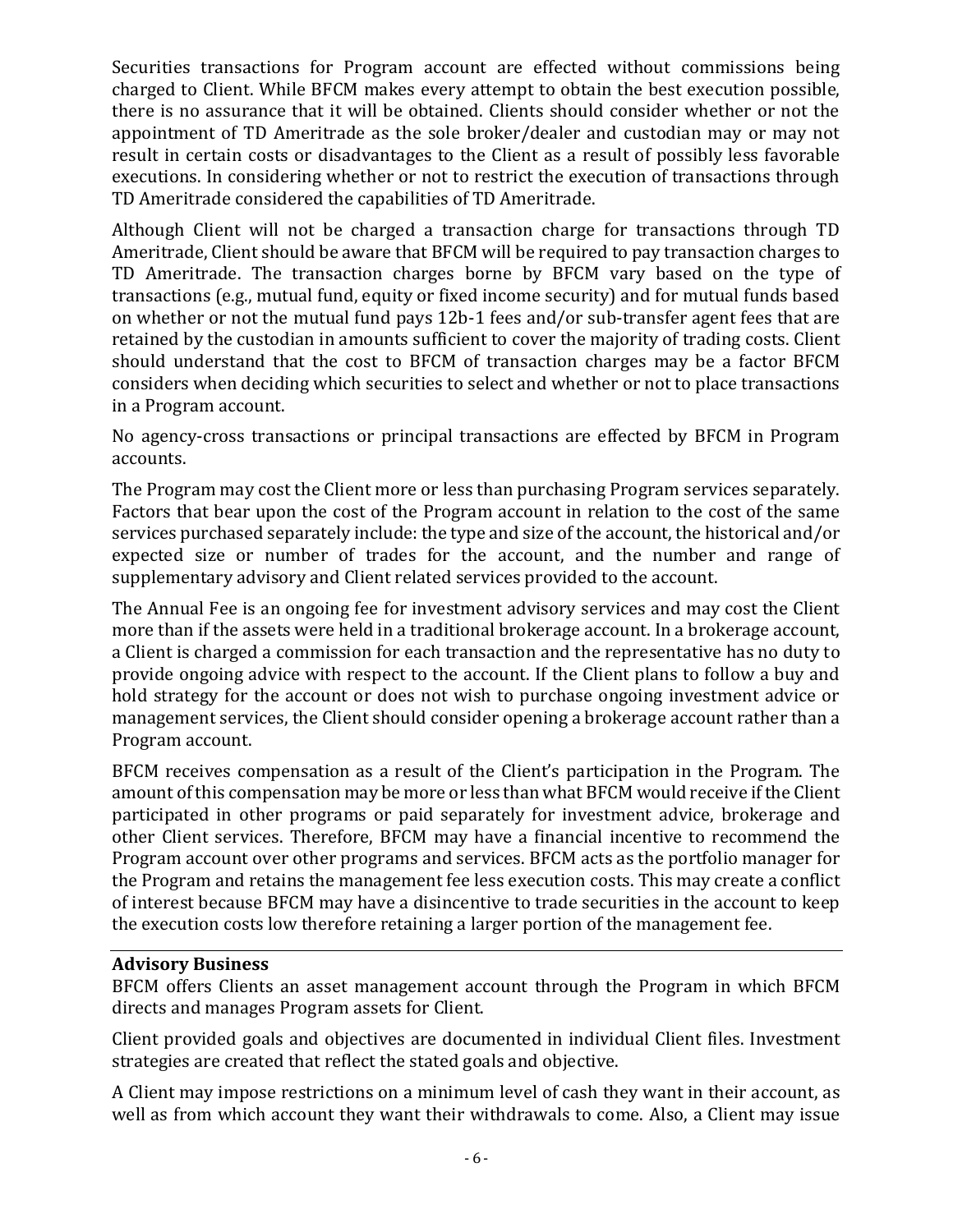restrictions on what specific securities or security types they do not want BFCM to buy or sell in their account.

BFCM also offers:

# ASSET MANAGEMENT

BFCM offers discretionary and non-discretionary asset management services to advisory Clients. BFCM also offers assets management service through its Wrap Fee Program. Please see Form ADV2A & 2B – Wrap Brochure Appendix.

BFCM will offer Clients ongoing asset management services through determining individual investment goals, time horizons, objectives, and risk tolerance. Investment strategies, investment selection, asset allocation, portfolio monitoring and the overall investment program will be based on the above factors.

## Discretionary

When the Client provides BFCM discretionary authority the Client will sign a limited trading authorization or equivalent. BFCM will have the authority to execute transactions in the account without seeking Client approval on each transaction.

## Non-Discretionary

When the Client elects to use BFCM on a non-discretionary basis, BFCM will determine the securities to be bought or sold and the amount of the securities to be bought or sold. However, BFCM will obtain prior Client approval on each and every transaction before executing any transaction.

When deemed appropriate for the Client, BFCM may hire Sub-Advisors to manage all or a portion of the assets in the Client account. BFCM has full discretion to hire and fire Sub-Advisors as they deem suitable. Sub-Advisors will maintain the models or investment strategies agreed upon between Sub-Advisor and BFCM. Sub-Advisors execute trades on behalf of BFCM in Client accounts. BFCM will be responsible for the overall direct relationship with the Client. BFCM retains the authority to terminate the Sub-Advisor relationship at BFCM's discretion.

# CO-ADVISOR SERVICES

# Eqis Capital Management, Inc. (CRD# 126052)

BFCM offers asset management services to advisory clients utilizing EQIS Capital Management, Inc.'s (EQIS) wrap program described in detail in their appendix. The wrap program provides access to the portfolios on the EQIS platform. The client can elect to authorize BFCM discretionary authority within the Investment Advisory Agreement, full discretion to hire and fire sub-advisors within the EQIS platform. EQIS shall have discretionary authority for the investment and reinvestment of the designated assets with full authority to buy, sell or otherwise effect investment transactions involving the designated assets in the client's name and for the client's account.

# VARIABLE ANNUITY MANAGEMENT

BFCM offers discretionary direct asset management services to advisory Clients on their variable annuities. BFCM will work with individuals to assemble an appropriate portfolio of investment options as provided through the insurance company that services the variable annuity investment. The accounts will be monitored on an annual basis.

# ERISA PLAN SERVICES

BFCM provides service to qualified retirement plans including 401(k) plans, 403(b) plans, pension and profit-sharing plans, cash balance plans, and deferred compensation plans. BFCM will act as a 3(21) advisor: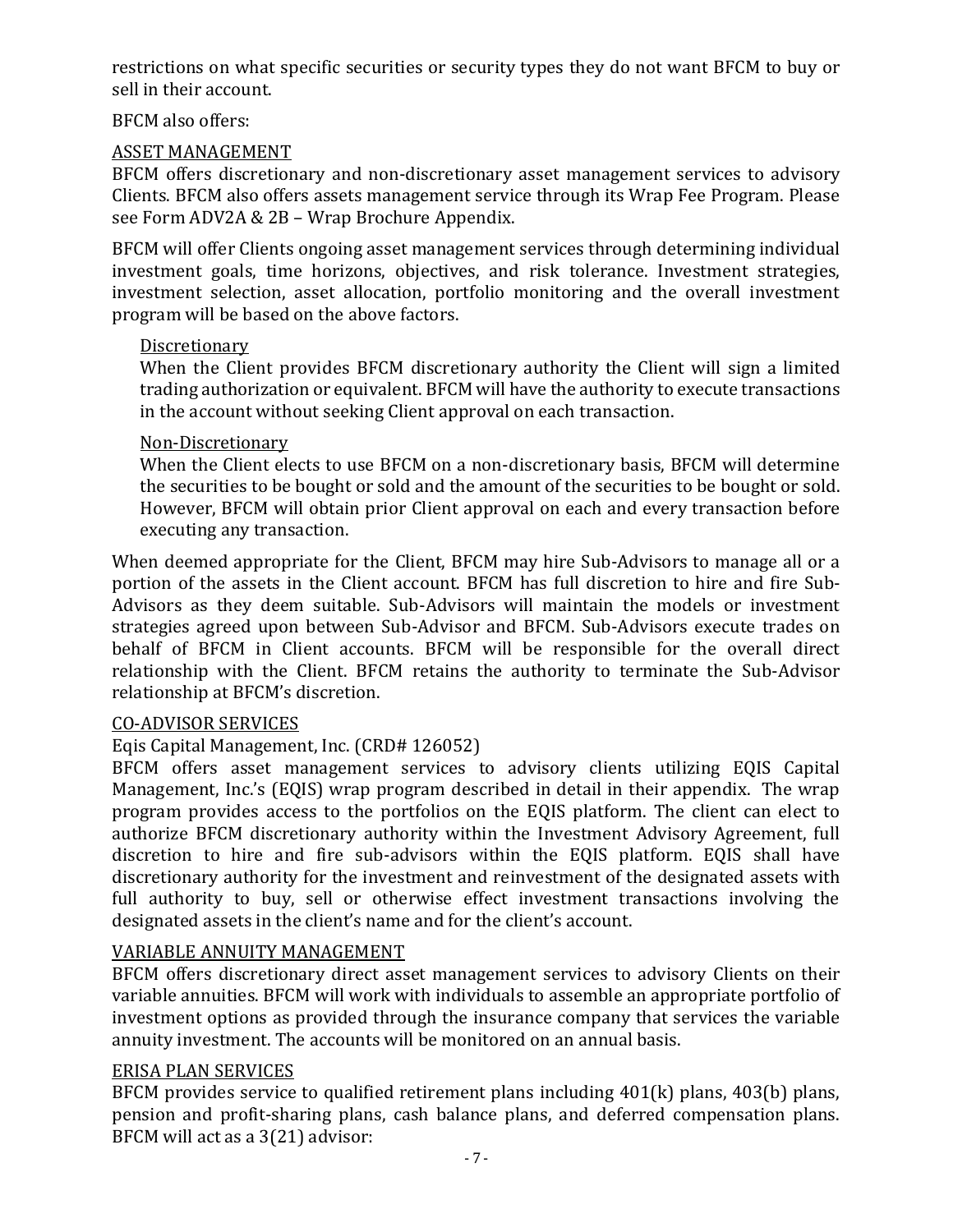*Limited Scope ERISA 3(21) Fiduciary***.** BFCM may serve as a limited scope ERISA 3(21) fiduciary that can advise, help and assist plan sponsors with their investment decisions on a non-discretionary basis. As an investment advisor BFCM has a fiduciary duty to act in the best interest of the Client. The plan sponsor is still ultimately responsible for the decisions made in their plan, though using BFCM can help the plan sponsor delegate liability by following a diligent process.

- 1. Fiduciary Services are:
	- Provide non-discretionary investment advice to the Client about asset classes and investment alternatives available for the Plan in accordance with the Plan's investment policies and objectives. Client will make the final decision regarding the initial selection, retention, removal and addition of investment options. BFCM acknowledges that it is a fiduciary as defined in ERISA section 3 (21) (A) (ii).
	- Assist the Client in the development of an investment policy statement ("IPS"). The IPS establishes the investment policies and objectives for the Plan. Client shall have the ultimate responsibility and authority to establish such policies and objectives and to adopt and amend the IPS.
	- Provide non-discretionary investment advice to the Plan Sponsor with respect to the selection of a qualified default investment alternative for participants who are automatically enrolled in the Plan or who have otherwise failed to make investment elections. The Client retains the sole responsibility to provide all notices to the Plan participants required under ERISA Section 404(c) (5) and 404(a)-5.
	- Assist in monitoring investment options by preparing periodic investment reports that document investment performance, consistency of fund management and conformance to the guidelines set forth in the IPS and make recommendations to maintain, remove or replace investment options.
	- Meet with Client on a periodic basis to discuss the reports and the investment recommendations.
- 2. Non-fiduciary Services are:
	- Assist in the education of Plan participants about general investment information and the investment alternatives available to them under the Plan. Client understands BFCM's assistance in education of the Plan participants shall be consistent with and within the scope of the Department of Labor's definition of investment education (Department of Labor Interpretive Bulletin 96-1). As such, BFCM is not providing fiduciary advice as defined by ERISA 3(21)(A)(ii) to the Plan participants. Advisor will not provide investment advice concerning the prudence of any investment option or combination of investment options for a particular participant or beneficiary under the Plan.
	- Assist in the group enrollment meetings designed to increase retirement plan participation among the employees and investment and financial understanding by the employees.

BFCM may provide these services or, alternatively, may arrange for the Plan's other providers to offer these services, as agreed upon between Advisor and Client.

3. BFCM has no responsibility to provide services related to the following types of assets ("Excluded Assets"):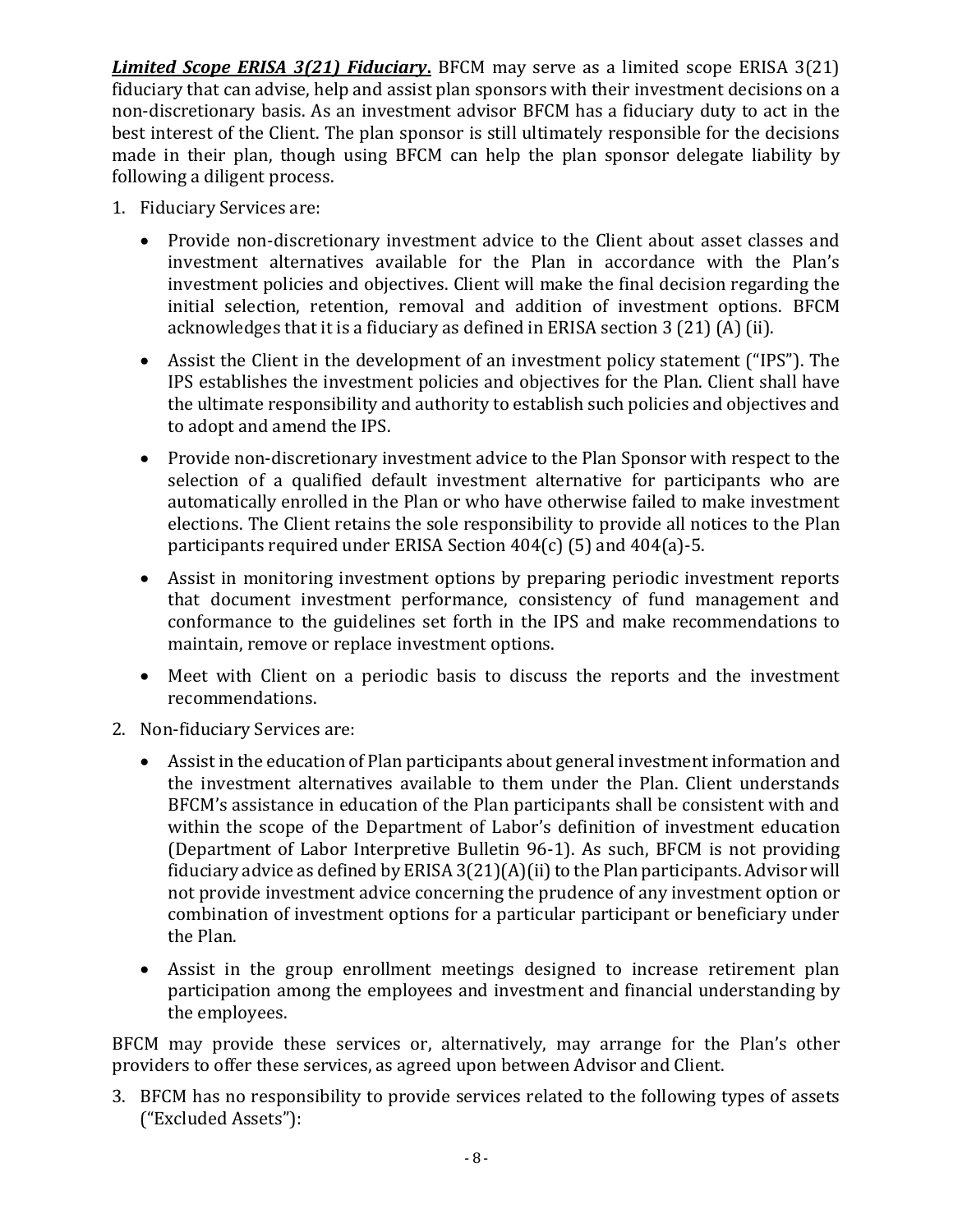- Employer securities;
- Real estate (except for real estate funds or publicly traded REITs);
- Stock brokerage accounts or mutual fund windows:
- Participant loans;
- Non-publicly traded partnership interests;
- Other non-publicly traded securities or property (other than collective trusts and similar vehicles); or
- Other hard-to-value or illiquid securities or property.

Excluded Assets will **not** be included in calculation of Fees paid to BFCM on the ERISA Agreement. Specific services will be outlined in detail to each plan in the 408(b)2 disclosure.

## FINANCIAL PLANNING

If financial planning services are applicable, a thorough review of all applicable topics including but not limited to, Retirement Planning, Succession Planning, Education Planning, Legacy Planning, Insurance Planning, Investment Planning, Budget Planning, Personal Financial Planning, Tax Planning, Major Purchase Planning, Divorce Planning, Debt Management Planning, Business Exit Planning, and Cash Flow Analysis will be reviewed. If a conflict of interest exists between the interests of BFCM and the interests of the Client, the Client is under no obligation to act upon BFCM's recommendation. If the Client elects to act on any of the recommendations, the Client is under no obligation to effect the transaction through BFCM. Financial plans will be completed and delivered inside of Sixty(60) days contingent upon timely delivery of all required documentation.

## THIRD PARTY MANAGERS

When deemed appropriate for the Client, we may recommend that Clients utilize the services of a Third-Party Manager (TPM) to manage a portion of, or your entire portfolio. All TPMs that we recommend must either be registered as investment advisers with the Securities and Exchange Commission or with the appropriate state authority(ies).

After gathering information about your financial situation and objectives, an investment advisor representative of our firm will make recommendations regarding the suitability of a TPM or investment style based on, but not limited to, your financial needs, investment goals, tolerance for risk, and investment objectives. Upon selection of a TPM(s), we will monitor the of the TPM(s) to ensure their performance and investment style remains aligned with your investment goals and objectives.

In such circumstances, BFCM receives solicitor fees from the TPM. We act as the liaison between the Client and the TPM in return for an ongoing portion of the advisory fees charged by the TPM. We help the Client complete the necessary paperwork of the TPM, provides ongoing services to the Client. Ongoing services include but are not limited to:

- 1. Meet with the Client to discuss any changes in status, objectives, time horizon or suitability;
- 2. Update the TPM with any changes in Client status which is provided to BFCM by the Client;
- 3. Review the statements provided by the TPM; and
- 4. Deliver the Form ADV Part 2, Privacy Notice and Solicitors Disclosure Statement of the TPM to the Client.

BFCM will provide the TPM with any changes in Client status as provided to us by the Client and review the quarterly statements provided by the TPM. BFCM will deliver the Form ADV Part 2, Privacy Notice and Solicitors Disclosure Statement of the TPM. Clients placed with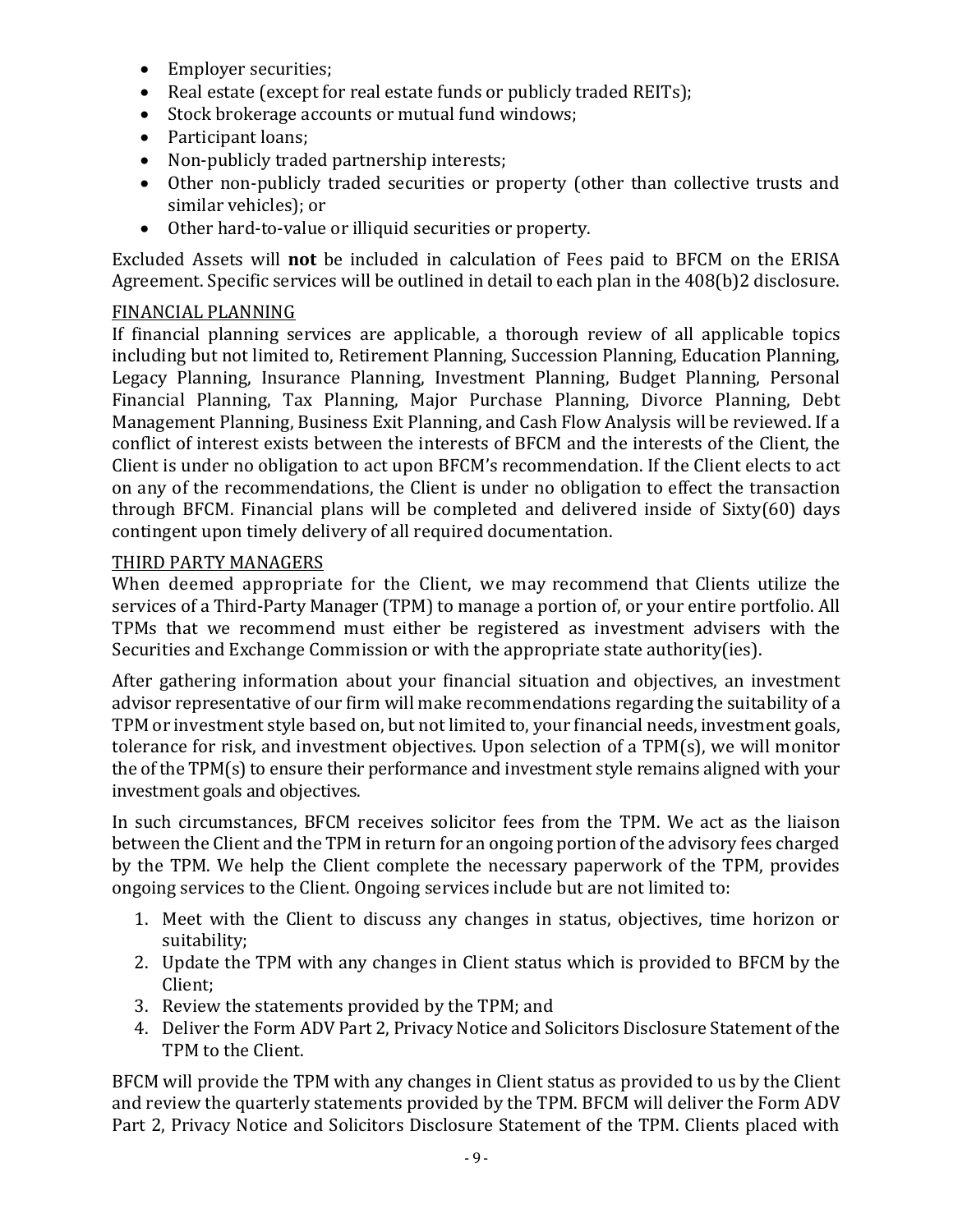TPM will be billed in accordance with the TPM's Fee Schedule which will be disclosed to the Client prior to signing an agreement. This is detailed in Item 10 of this brochure.

## SEMINARS AND WORKSHOPS

BFCM holds seminars and workshops to educate the public on different types of investments and the different services they offer. The seminars are educational in nature and no specific investment or tax advice is given.

## <span id="page-11-0"></span>**Recommendations or Selections of Other Investment Advisors and Conflicts of Interest**

BFCM does not select or recommend other investment advisors.

#### <span id="page-11-1"></span>**Client Tailored Services and Client Imposed Restrictions**

The goals and objectives for each Client are documented in our Client files. Investment strategies are created that reflect the stated goals and objectives. Clients may impose restrictions on investing in certain securities or types of securities.

Agreements may not be assigned without written Client consent.

#### <span id="page-11-2"></span>**Sharing of Capital Gains**

Fees are not based on a share of the capital gains or capital appreciation of managed securities.

BFCM does not use a performance-based fee structure because of the conflict of interest. Performance based compensation may create an incentive for BFCM to recommend an investment that may carry a higher degree of risk to the Client.

#### <span id="page-11-3"></span>**Methods of Analysis**

Security analysis methods may include fundamental analysis. Investing in securities involves risk of loss that Clients should be prepared to bear. Past performance is not a guarantee of future returns.

Fundamental analysis concentrates on factors that determine a company's value and expected future earnings. This strategy would normally encourage equity purchases in stocks that are undervalued or priced below their perceived value. The risk assumed is that the market will fail to reach expectations of perceived value.

#### <span id="page-11-4"></span>**General Investment Strategy**

The investment strategy for a specific Client is based upon the objectives stated by the Client during consultations. The Client may change these objectives at any time. Each Client executes an Investment Policy Statement, Risk Tolerance or similar form that documents their objectives and their desired investment strategy.

Other strategies may include long-term purchases and short-term purchases.

## <span id="page-11-5"></span>**Security Specific Material Risks**

All investment programs have certain risks that are borne by the investor. Our investment approach constantly keeps the risk of loss in mind. Investors face the following investment risks and should discuss these risks with BFCM:

• *Market Risk*: The prices of securities held by mutual funds in which Clients invest may decline in response to certain events taking place around the world, including those directly involving the companies whose securities are owned by a fund; conditions affecting the general economy; overall market changes; local, regional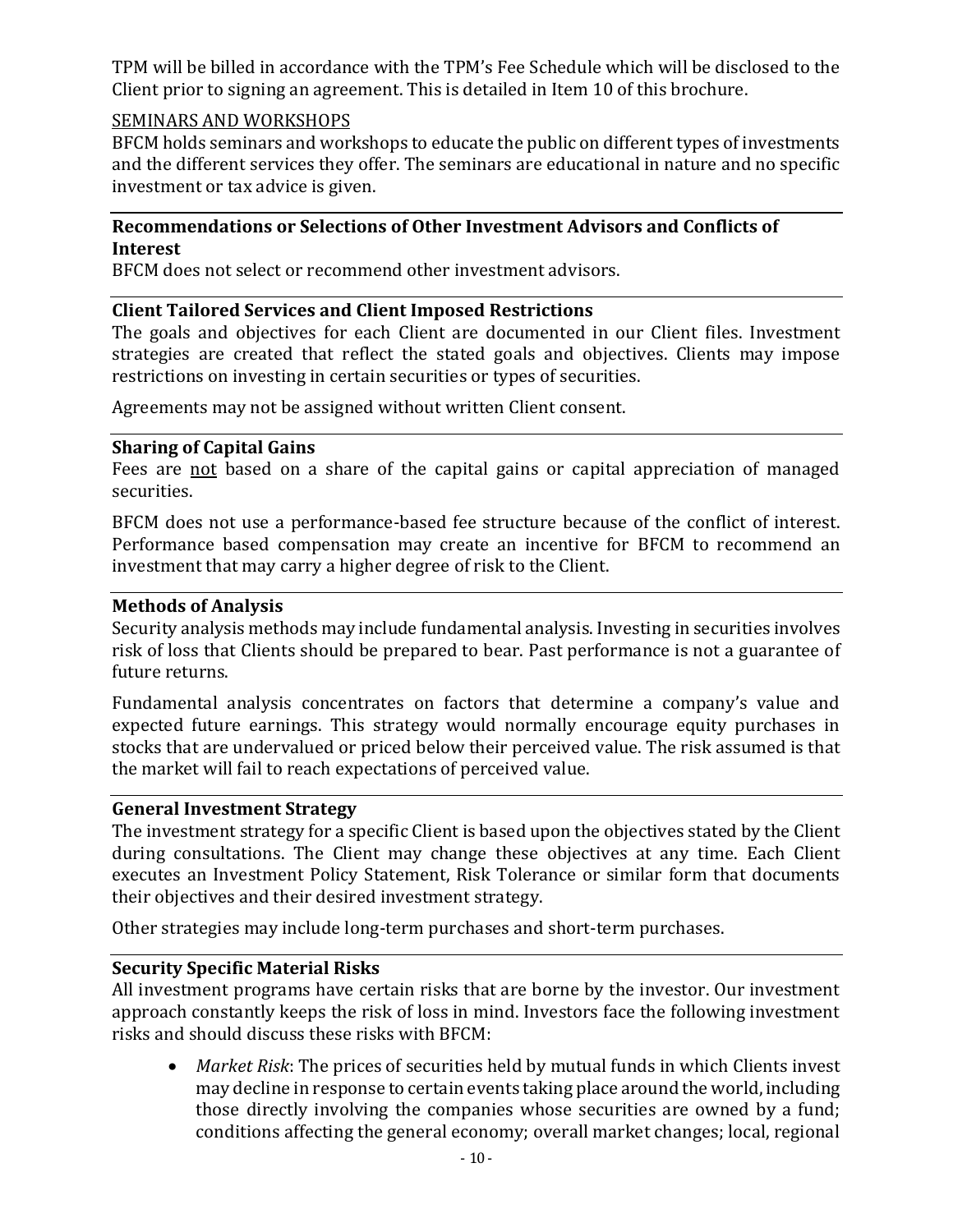or global political, social or economic instability; and currency, interest rate and commodity price fluctuations. Investors should have a long-term perspective and be able to tolerate potentially sharp declines in market value.

- *Interest-rate Risk*: Fluctuations in interest rates may cause investment prices to fluctuate. For example, when interest rates rise, yields on existing bonds become less attractive, causing their market values to decline.
- *Inflation Risk*: When any type of inflation is present, a dollar today will buy more than a dollar next year, because purchasing power is eroding at the rate of inflation.
- *Currency Risk*: Overseas investments are subject to fluctuations in the value of the dollar against the currency of the investment's originating country. This is also referred to as exchange rate risk.
- *Reinvestment Risk*: This is the risk that future proceeds from investments may have to be reinvested at a potentially lower rate of return (i.e. interest rate). This primarily relates to fixed income securities.
- *Liquidity Risk*: Liquidity is the ability to readily convert an investment into cash. Generally, assets are more liquid if many traders are interested in a standardized product. For example, Treasury Bills are highly liquid, while real estate properties are not.
- *Management Risk:* The advisor's investment approach may fail to produce the intended results. If the advisor's assumptions regarding the performance of a specific asset class or fund are not realized in the expected time frame, the overall performance of the Client's portfolio may suffer.
- *Equity Risk:* Equity securities tend to be more volatile than other investment choices. The value of an individual mutual fund or ETF can be more volatile than the market as a whole. This volatility affects the value of the Client's overall portfolio. Small and mid-cap companies are subject to additional risks. Smaller companies may experience greater volatility, higher failure rates, more limited markets, product lines, financial resources, and less management experience than larger companies. Smaller companies may also have a lower trading volume, which may disproportionately affect their market price, tending to make them fall more in response to selling pressure than is the case with larger companies.
- *Fixed Income Risk:* The issuer of a fixed income security may not be able to make interest and principal payments when due. Generally, the lower the credit rating of a security, the greater the risk that the issuer will default on its obligation. If a rating agency gives a debt security a lower rating, the value of the debt security will decline because investors will demand a higher rate of return. As nominal interest rates rise, the value of fixed income securities held by a fund is likely to decrease. A nominal interest rate is the sum of a real interest rate and an expected inflation rate.
- *Investment Companies Risk:* When a Client invests in open end mutual funds or ETFs, the Client indirectly bears their proportionate share of any fees and expenses payable directly by those funds. Therefore, the Client will incur higher expenses, which may be duplicative. In addition, the Client's overall portfolio may be affected by losses of an underlying fund and the level of risk arising from the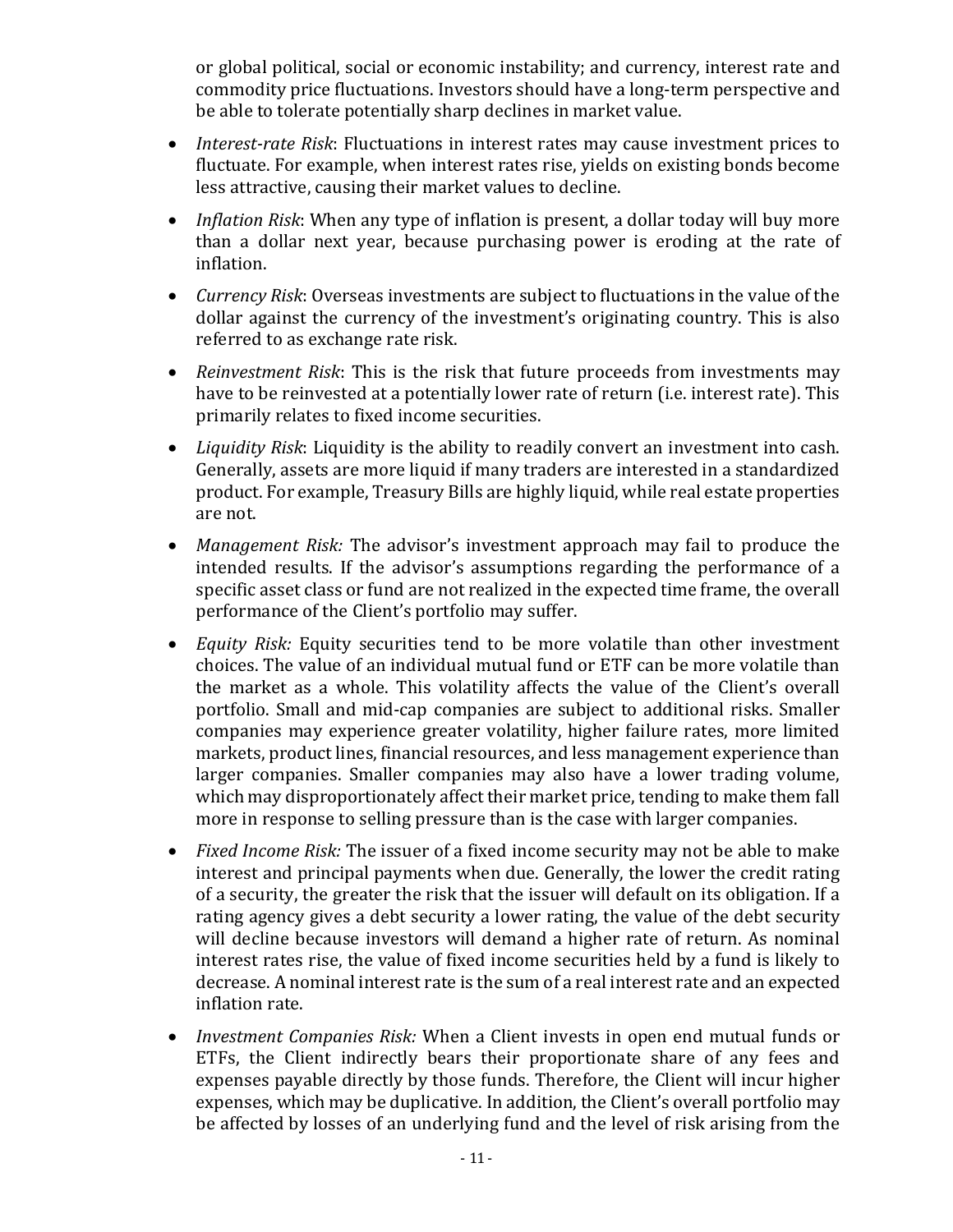investment practices of an underlying fund (such as the use of derivatives). ETFs are also subject to the following risks: (i) an ETF's shares may trade at a market price that is above or below their net asset value or (ii) trading of an ETF's shares may be halted if the listing exchange's officials deem such action appropriate, the shares are de-listed from the exchange, or the activation of market-wide "circuit breakers" (which are tied to large decreases in stock prices) halts stock trading generally. Adviser has no control over the risks taken by the underlying funds in which Client invests.

- *REIT Risk:* To the extent that a Client invests in REITs, it is subject to risks generally associated with investing in real estate, such as (i) possible declines in the value of real estate, (ii) adverse general and local economic conditions, (iii) possible lack of availability of mortgage funds, (iv) changes in interest rates, and (v) environmental problems. In addition, REITs are subject to certain other risks related specifically to their structure and focus such as: dependency upon management skills; limited diversification; the risks of locating and managing financing for projects; heavy cash flow dependency; possible default by borrowers; the costs and potential losses of self-liquidation of one or more holdings; the possibility of failing to maintain exemptions from securities registration; and, in many cases, relatively small market capitalization, which may result in less market liquidity and greater price volatility.
- *Derivatives Risk:* Funds in a Client's portfolio may use derivative instruments. The value of these derivative instruments derives from the value of an underlying asset, currency or index. Investments by a fund in such underlying funds may involve the risk that the value of the underlying fund's derivatives may rise or fall more rapidly than other investments, and the risk that an underlying fund may lose more than the amount that it invested in the derivative instrument in the first place. Derivative instruments also involve the risk that other parties to the derivative contract may fail to meet their obligations, which could cause losses.
- *Foreign Securities Risk:* Funds in which Clients invest may invest in foreign securities. Foreign securities are subject to additional risks not typically associated with investments in domestic securities. These risks may include, among others, currency risk, country risks (political, diplomatic, regional conflicts, terrorism, war, social and economic instability, currency devaluations and policies that have the effect of limiting or restricting foreign investment or the movement of assets), different trading practices, less government supervision, less publicly available information, limited trading markets and greater volatility. To the extent that underlying funds invest in issuers located in emerging markets, the risk may be heightened by political changes, changes in taxation, or currency controls that could adversely affect the values of these investments. Emerging markets have been more volatile than the markets of developed countries with more mature economies.
- *Long-term purchases*: Long-term investments are those vehicles purchased with the intension of being held for more than one year. Typically the expectation of the investment is to increase in value so that it can eventually be sold for a profit. In addition, there may be an expectation for the investment to provide income. One of the biggest risks associated with long-term investments is volatility, the fluctuations in the financial markets that can cause investments to lose value.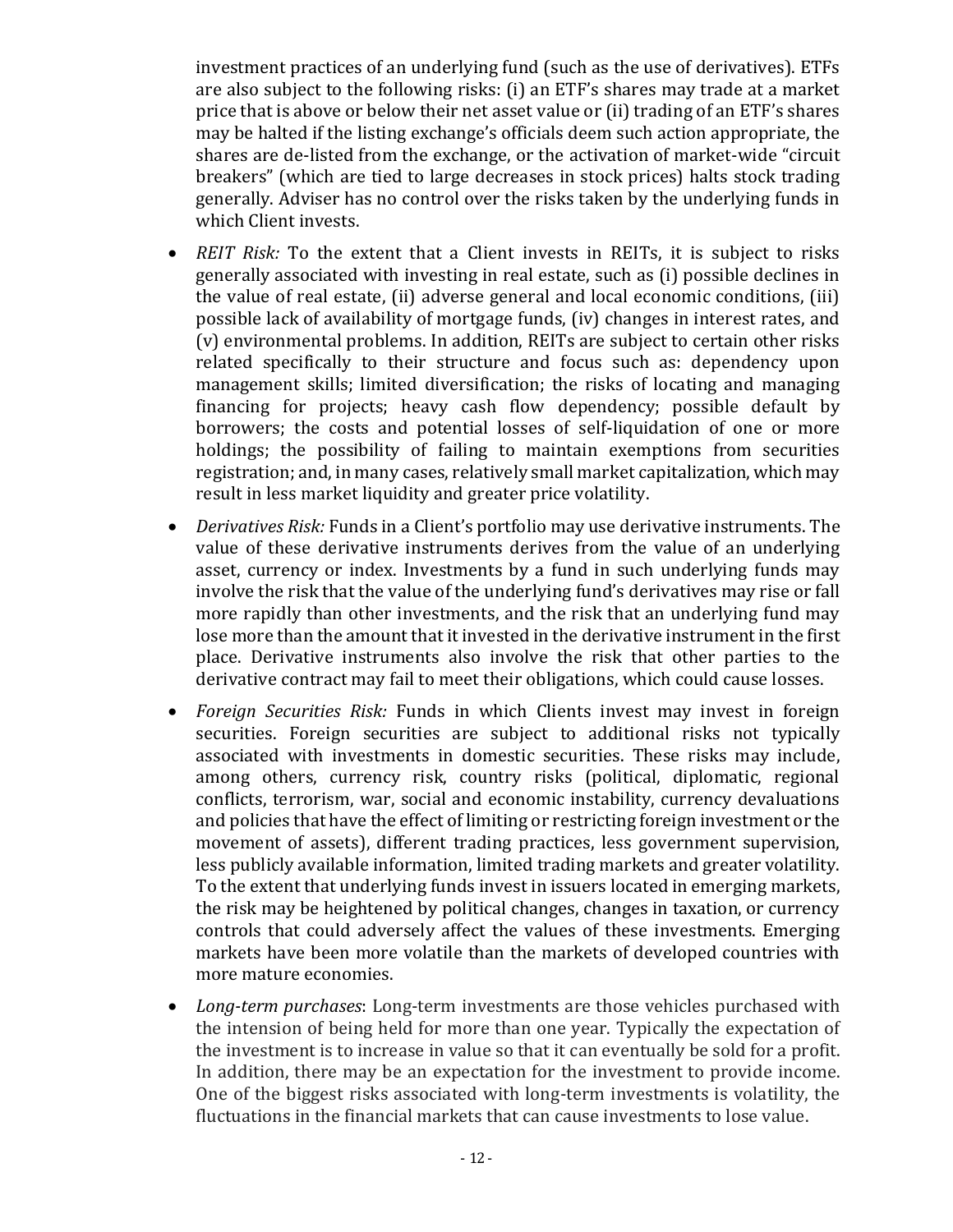• *Trading risk*: Investing involves risk, including possible loss of principal. There is no assurance that the investment objective of any fund or investment will be achieved.

## <span id="page-14-0"></span>**Proxy Voting**

BFCM does not vote proxies on securities. Clients are expected to vote their own proxies. The Client will receive their proxies directly from the custodian of their account or from a transfer agent.

When assistance on voting proxies is requested, BFCM will provide recommendations to the Client. If a conflict of interest exists, it will be disclosed to the Client

For assistance please contact 703-796-0957 or [megan@clarkfinancialplanning.com.](mailto:Person@Firm.com)

# <span id="page-14-1"></span>**Item 7: Client Information Provided to Portfolio Managers**

# <span id="page-14-2"></span>**Description**

BFCM obtains the necessary financial data from the Client and assists the Client in setting appropriate investment objectives for the Program account. BFCM obtains updated information from the Client as necessary in order to provide personalized investment advice to the Client. It is the Client's responsibility to inform BFCM of any changes in their stated objectives, financial situation, life circumstances or risk tolerance.

Client will be required to enter into a written agreement with BFCM in order to establish a Program account. Client will also be required to complete an application with the broker/dealer that will act as custodian for Program account assets.

# <span id="page-14-3"></span>**Item 8: Client Contact with Portfolio Managers**

#### <span id="page-14-4"></span>**Restrictions**

There are no restrictions placed on Clients' ability to contact and consult with the portfolio managers.

# <span id="page-14-5"></span>**Item 9: Additional Information**

#### <span id="page-14-6"></span>**Disciplinary Information**

<span id="page-14-7"></span>Criminal or Civil Actions

BFCM and its management have not been involved in any criminal or civil action.

#### <span id="page-14-8"></span>Administrative Enforcement Proceedings

BFCM and its management have not been involved in administrative enforcement proceedings.

#### <span id="page-14-9"></span>Self-Regulatory Organization Enforcement Proceedings

BFCM and its management have not been involved in legal or disciplinary events related to past or present investment Clients.

# <span id="page-14-10"></span>**Other Financial Industry Activities and Affiliations**

# <span id="page-14-11"></span>Broker-Dealer or Representative Registration

BFCM is not registered as a broker- dealer, however, Managing Member Megan Clark and other investment advisor representatives of BFCM are registered representatives of Kalos Capital, Inc., a FINRA/SIPC broker-dealer. This practice represents a conflict of interest because it gives an incentive to recommend products based on the commission amount received. This conflict is mitigated by disclosures, procedures and the firm's fiduciary obligation to place the best interest of the Client first and the Clients are not required to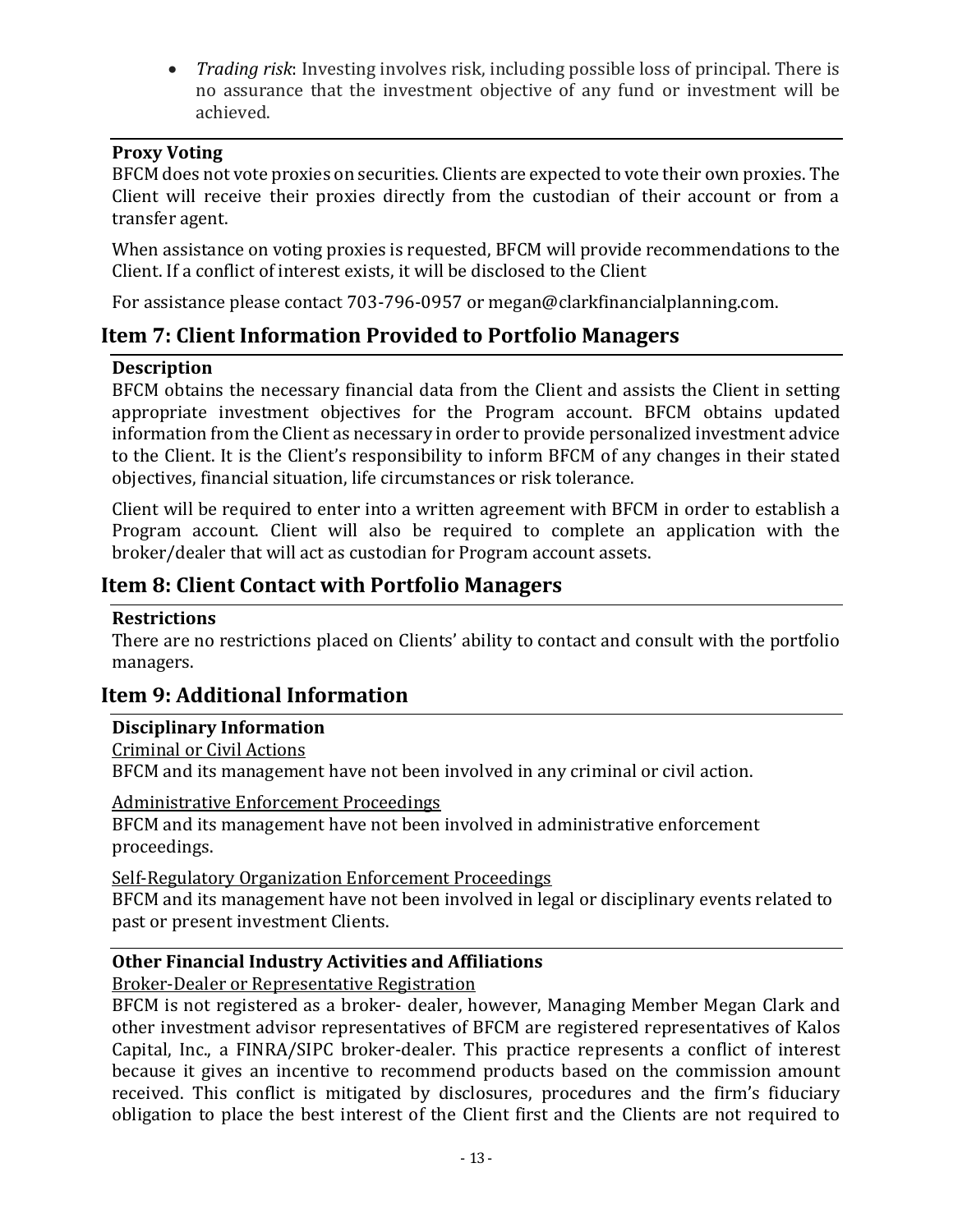purchase any products. Clients have the option to purchase these products through another Registered Representative of their choosing.

## <span id="page-15-0"></span>Futures or Commodity Registration

BFCM does not have an application pending to register as a futures commission merchant, commodity pool operator, or a commodity trading advisor.

<span id="page-15-1"></span>Material Relationships Maintained by this Advisory Business and Conflicts of Interest Managing Member Megan Clark has a financial affiliated business as an insurance agent with Clark & Associates, Inc. Financial Solutions and as a Registered Representative with Kalos Capital, Inc. (CRD#44337). Approximately 25% of her time is spent on these activities. She will offer Clients services from those activities. As an insurance agent and Registered Representative she may receive separate yet typical compensation.

These practices represent conflicts of interest because it gives an incentive to recommend products based on the commission amount received. These conflicts are mitigated by disclosures, procedures and the firm's fiduciary obligation to place the best interest of the Client first and the Clients are not required to purchase any products. Clients have the option to purchase these products and services through another insurance agent or Registered Representative of their choosing.

## <span id="page-15-2"></span>**Code of Ethics Description**

The employees of BFCM have committed to a Code of Ethics ("Code"). The purpose of our Code is to set forth standards of conduct expected of BFCM employees and addresses conflicts that may arise. The Code defines acceptable behavior for employees of BFCM. The Code reflects BFCM and its supervised persons' responsibility to act in the best interest of their Client.

One area the Code addresses is when employees buy or sell securities for their personal accounts and how to mitigate any conflict of interest with our Clients. We do not allow any employees to use non-public material information for their personal profit or to use internal research for their personal benefit in conflict with the benefit to our Clients.

BFCM's policy prohibits any person from acting upon or otherwise misusing non-public or inside information. No advisory representative or other employee, officer or director of BFCM may recommend any transaction in a security or its derivative to advisory Clients or engage in personal securities transactions for a security or its derivatives if the advisory representative possesses material, non-public information regarding the security.

BFCM's Code is based on the guiding principle that the interests of the Client are our top priority. BFCM's officers, directors, advisors, and other employees have a fiduciary duty to our Clients and must diligently perform that duty to maintain the complete trust and confidence of our Clients. When a conflict arises, it is our obligation to put the Client's interests over the interests of either employees or the company.

The Code applies to "access" persons. "Access" persons are employees who have access to non-public information regarding any Clients' purchase or sale of securities, or non-public information regarding the portfolio holdings of any reportable fund, who are involved in making securities recommendations to Clients, or who have access to such recommendations that are non-public.

BFCM will provide a copy of the Code of Ethics to any Client or prospective Client upon request.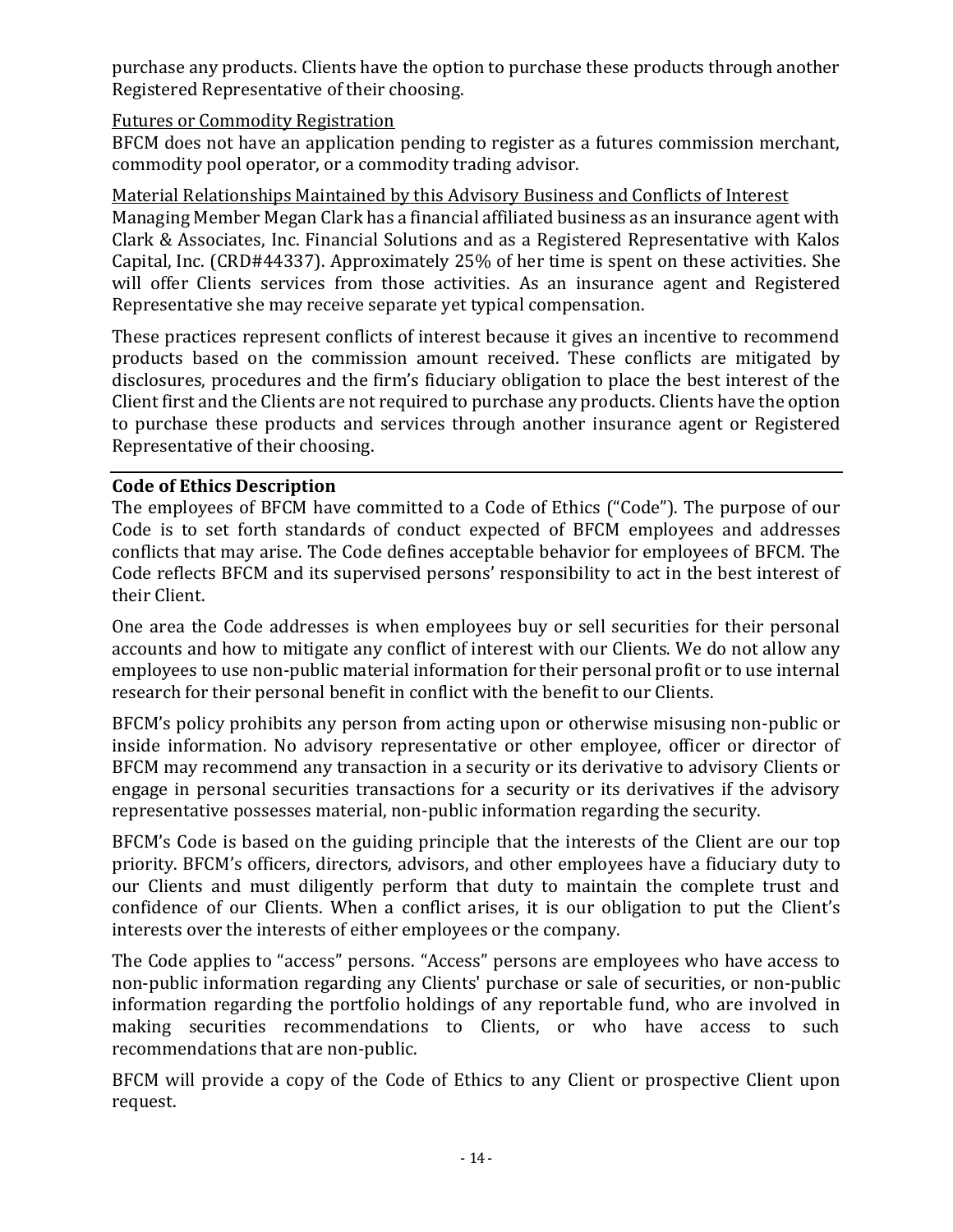## <span id="page-16-0"></span>**Investment Recommendations Involving a Material Financial Interest and Conflict of Interest**

BFCM and its employees do not recommend to Clients securities in which we have a material financial interest.

## <span id="page-16-1"></span>**Advisory Firm Purchase of Same Securities Recommended to Clients and Conflicts of Interest**

BFCM and its affiliated persons may buy or sell securities that are also held by Clients. In order to mitigate conflicts of interest such as trading ahead of Client transactions, affiliated persons are required to disclose all reportable securities transactions as well as provide BFCM with copies of their brokerage statements.

The Chief Compliance Officer of BFCM is Megan Clark. She reviews all trades of the affiliated persons each quarter. The personal trading reviews ensure that the personal trading of affiliated persons does not affect the markets and that Clients of the firm receive preferential treatment over associated persons' transactions.

#### <span id="page-16-2"></span>**Client Securities Recommendations or Trades and Concurrent Advisory Firm Securities Transactions and Conflicts of Interest**

BFCM does not maintain a firm proprietary trading account and does not have a material financial interest in any securities being recommended and therefore no conflicts of interest exist. However, affiliated persons may buy or sell securities at the same time they buy or sell securities for Clients. In order to mitigate conflicts of interest such as front running, affiliated persons are required to disclose all reportable securities transactions as well as provide BFCM with copies of their brokerage statements.

The Chief Compliance Officer of BFCM is Megan Clark. She reviews all trades of the affiliated persons each quarter. The personal trading reviews ensure that the personal trading of affiliated persons does not affect the markets and that Clients of the firm receive preferential treatment over associated persons' transactions.

#### <span id="page-16-3"></span>**Review of Accounts**

<span id="page-16-4"></span>Schedule for Periodic Review of Client Accounts and Advisory Persons Involved

Account reviews are performed quarterly by the Chief Compliance Officer of BFCM. Account reviews are performed more frequently when market conditions dictate. Reviews of Client accounts include, but are not limited to, a review of Client documented risk tolerance, adherence to account objectives, investment time horizon, and suitability criteria, reviewing target bans of each asset class to identify if there is an opportunity for rebalancing, and reviewing accounts for tax loss harvesting opportunities.

Financial plans generated are updated as requested by the Client and pursuant to a new or amended agreement, BFCM suggests updating at least annually.

#### <span id="page-16-5"></span>Review of Client Accounts on Non-Periodic Basis

Other conditions that may trigger a review of Clients' accounts are changes in the tax laws, new investment information, and changes in a Client's own situation.

#### <span id="page-16-6"></span>Content of Client Provided Reports and Frequency

Clients receive written account statements usually on a monthly basis, but no less than quarterly for managed accounts.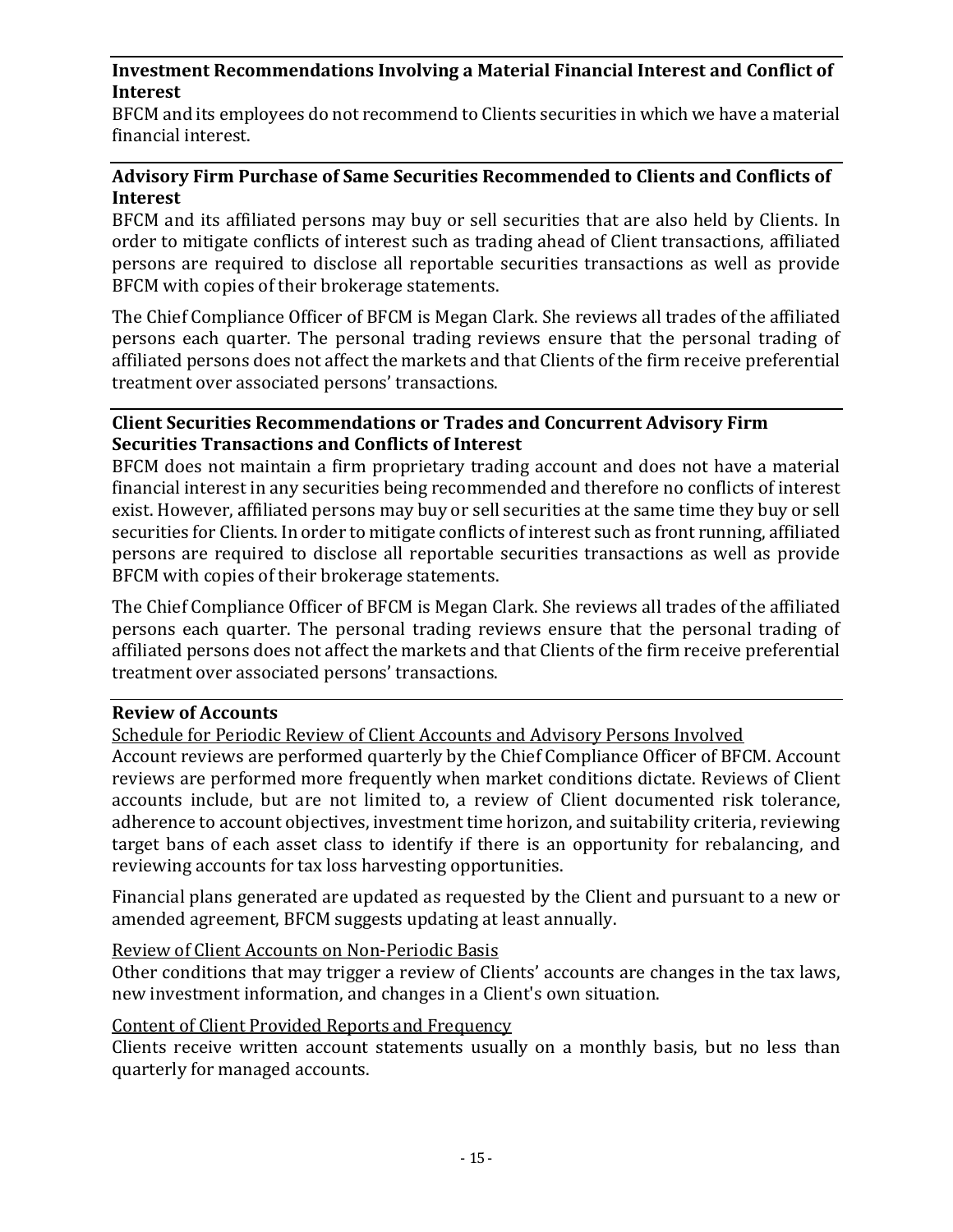## <span id="page-17-0"></span>**Client Referrals and Other Compensation**

<span id="page-17-1"></span>Economic Benefits Provided to the Advisory Firm from External Sources and Conflicts of Interest

Megan Clark receives external compensation for the sale of securities to clients as a registered representative of Kalos Capital, Inc. a broker-dealer.

<span id="page-17-2"></span>Advisory Firm Payments for Client Referrals BFCM does not compensate for Client referrals.

#### <span id="page-17-3"></span>**Financial Information**

#### <span id="page-17-4"></span>Balance Sheet

A balance sheet is not required to be provided because BFCM does not serve as a custodian for Client funds or securities and BFCM does not require prepayment of fees of more than \$500 per Client and six months or more in advance.

<span id="page-17-5"></span>Financial Conditions Reasonably Likely to Impair Advisory Firm's Ability to Meet Commitments to Clients

BFCM has no condition that is reasonably likely to impair our ability to meet contractual commitments to our Clients.

<span id="page-17-6"></span>Bankruptcy Petitions during the Past Ten Years

BFCM has not had any bankruptcy petitions in the last ten years.

# <span id="page-17-7"></span>**Item 10: Requirements for State-Registered Advisers**

<span id="page-17-8"></span>**Material Relationship Maintained by this Advisory Business or Management persons with Issuers of Securities**

None to report.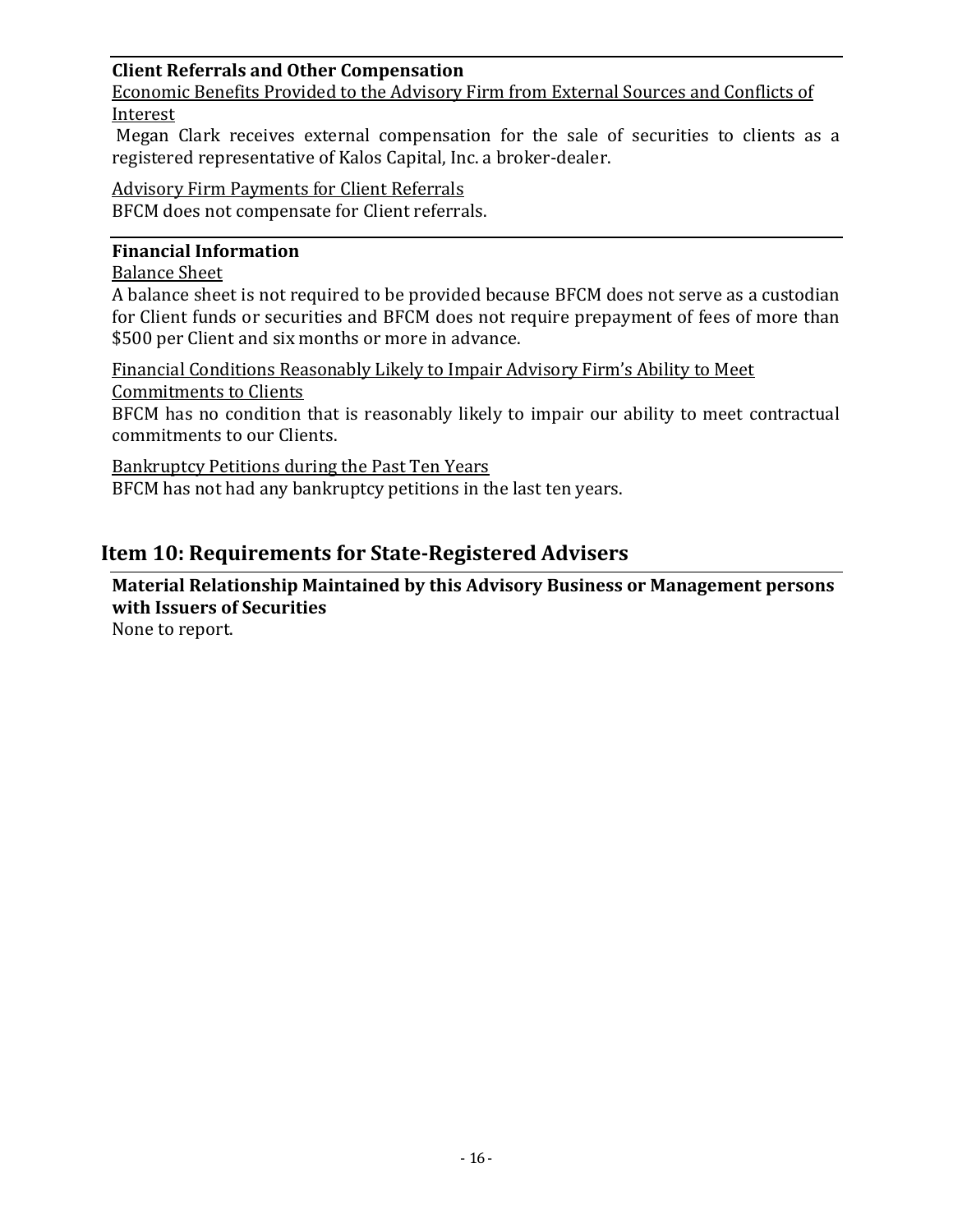ITEM 1 COVER PAGE

**SUPERVISED PERSON BROCHURE** 

FORM ADV PART 2B

Megan Clark

# **Brighter Financial Capital Management, LLC**

**Office Address:** 1984 Isaac Newton Sq. W Suite 203 Reston, VA 20190

> Tel: 703-796-0957 Fax: 703-796-0957

[megan@clarkfinancialplanning.com](mailto:Person@Firm.com)

This brochure supplement provides information about Megan Clark and supplements the Brighter Financial Capital Management, LLC's brochure. You should have received a copy of that brochure. Please contact Megan Clark if you did not receive the brochure or if you have any questions about the contents of this supplement.

Additional information about Megan Clark (CRD #5733655) is available on the SEC's website at [www.adviserinfo.sec.gov.](http://www.adviserinfo.sec.gov/)

#### **FEBRUARY 14, 2022**